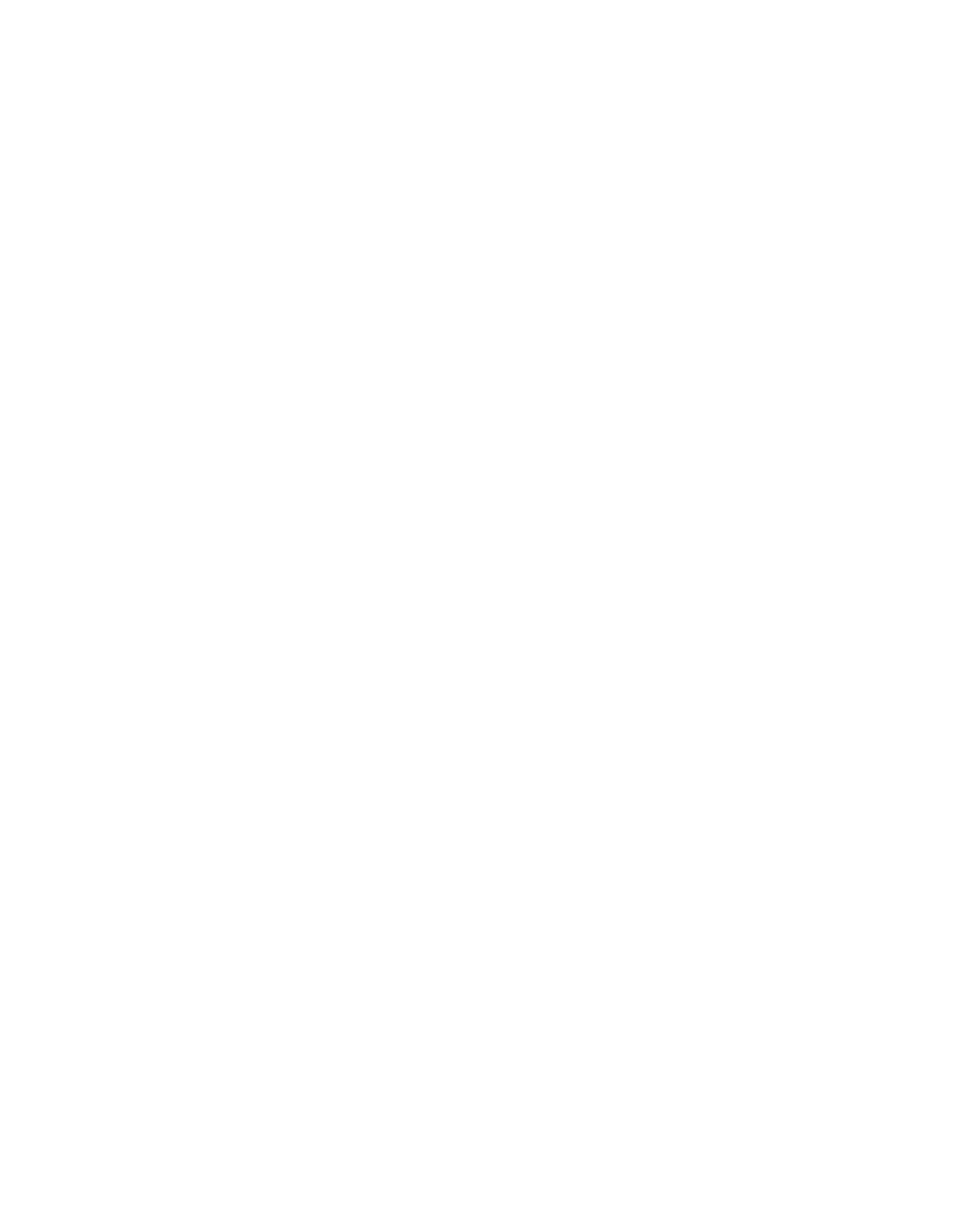## Tmax molded case circuit-breakers Dimensions T3 series

Overall dimensions T3





- **1** Depth of the switchboard in the case of circuit breaker with face not extending from the compartment door, with or without flange
- **2** Depth of the switchboard in the case of circuit breaker with face extending from the compartment door
- **5** Insulating plate

Drilling template for support sheet